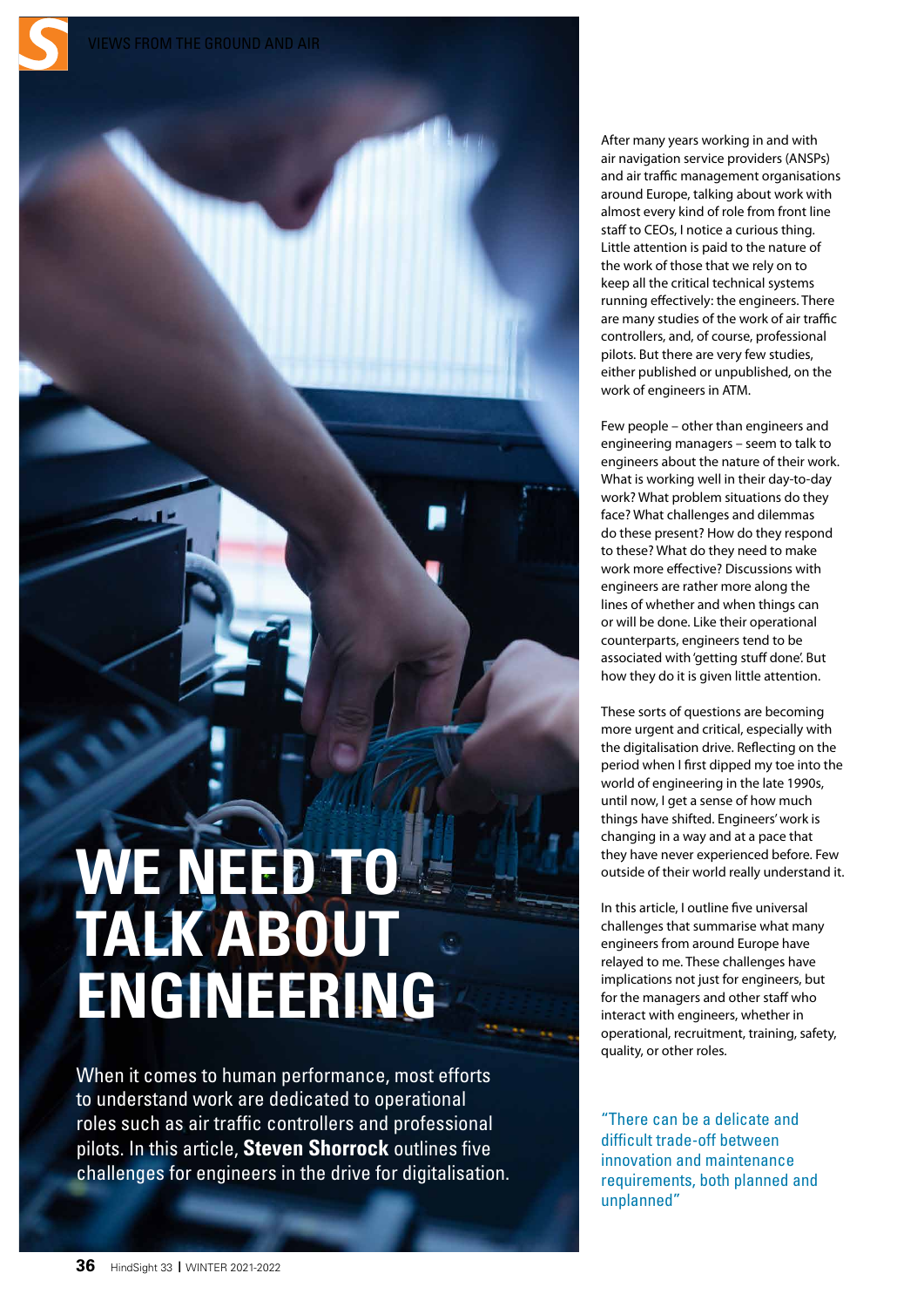## **Challenge 1. Dealing with change and production pressure**

When we talk about 'workload' in aviation, we usually think about 'sharp end' operational roles such as controllers and pilots. But increasingly in ATM engineers are balancing on sharp edge of workload peaks, partly associated with continuous changes in technologies and ways of working with them. Engineers can struggle with the number, scale, and speed of changes, sometimes occurring simultaneously in major software releases. Many people overestimate what can reasonably be achieved by human engineers in the acceleration of digitalisation. Few people, except engineers and their immediate managers, understand the pressure. Unfortunately, the increase in work – both planned and unplanned – is often not matched by increases in people with appropriate expertise.

And engineers have worries, but they rarely seem to talk about them without coaxing. These worries concern many things. Some relate to the nature of the equipment itself, such as lack of redundancy, system readiness for implementation, and use of technical systems beyond design intent. Some relate to the work, such as backlogs, thoroughness of maintenance, and the capacity to deal with unpleasant surprises requiring intervention. Who worries about the worries of engineers?

There can be a delicate and difficult trade-off between innovation (to provide additional functionality) and maintenance requirements, both planned and unplanned. Shortcuts and workarounds – traditionally often loathed by engineers – can become normalised, as efficiency rules over thoroughness (e.g., time for testing during the night). It should be no surprise, then, that surprises happen, sometimes requiring rollbacks to previous software releases, while engineers hunt for latent bugs that may have been introduced several releases earlier. Engineers juggle demands and deadlines, pressures and priorities, and can end up feeling overloaded, sometimes overwhelmed, and often without the kind of peer support that is available to operational staff.

"With more complexity, it is impossible to document everything as one would imagine."

## **Challenge 2. Coping with complexity**

Engineering in ATM has always been 'complicated', reflecting the nature of the technical systems. But engineering has changed significantly in the last decade or so; it is now much more complex. There are now more goals, relating to safety, quality, security, reliability, availability, etc., which can shift in emphasis over time. Technical system structure now comprises a more diverse mix of new and legacy system elements. Crucially, interconnectivity between these (e.g., routings, data streams) is more complex, along with interdependency between hardware and software elements (e.g., tools and applications). The boundary of the system is less well defined, with multiple system environments (e.g., primary, backup, test), and collaborating systems such as data centres, sometimes outside of the ANSP itself. With older, complicated systems, things tended to work much more 'as documented'. But with more complexity, it is impossible to document everything as one would imagine.

For all these reasons, technical systems are harder to manage. What will be the unintended consequence of a software update on collaborating technical systems? How can we detect problems with code in a software release when there are no obvious consequences until specific operational conditions occur? How can one know in which release a bug was introduced? Should we roll back to a previous software release (which may itself contain bug fixes), or try to find and fix the bug we are presented with now? Just as air traffic controllers can find it difficult to keep a mental picture of traffic in some situations, engineers increasingly struggle to maintain a mental model even of their own technical systems, let alone how they may interact with other systems. All of this requires staff, expertise, and time; all of which are in short supply.

#### **Challenge 3. Planning and coordination**

In operational roles, planning and coordination tends to be over the timeframe of minutes or hours. In technical roles, coordination can be over minutes and hours (for maintenance and testing) through to months and years (for projects). With growing complexity, planning and coordination has become much more difficult, with many stakeholders, both internal and external, who have different demands, knowledge, understanding, tools, terminology, and languages. Because of the interdependencies between systems, where systems depend on other systems to be able to function, systems are more affected by failures of other systems. Without effective planning, engineers can end up overloaded, diverting from one activity to another, and losing track of what they were originally working on. Without effective communication, there can be assumptions and misunderstandings about who is doing what, when, why, where, how, with whom and for whom. This can result in unpleasant surprises.

### **Challenge 4. Maintaining expertise**

Engineers involved in projects and maintenance face a heavy burden in terms of the knowledge and skills required. The knowledge requirements are not fully known, however. And in ATM, much of the needed expertise is developed 'in-house' via experience. Engineers obviously need to understand the hardware and software directly relevant to their work now, and the tools, procedures and processes that (should) assist their work. But they also need to have some understanding of emerging technologies that may be relevant to their future work, interdependent aspects of collaborating internal and external systems, and new tools (e.g., for ticketing, communication, reporting). And with increased complexity and interdependency, engineers need to understand at a 'good enough' level the system architecture as a whole. Each engineer has a mental model of the structure and behaviour of interconnected subsystems, which may be more or less complete and accurate.